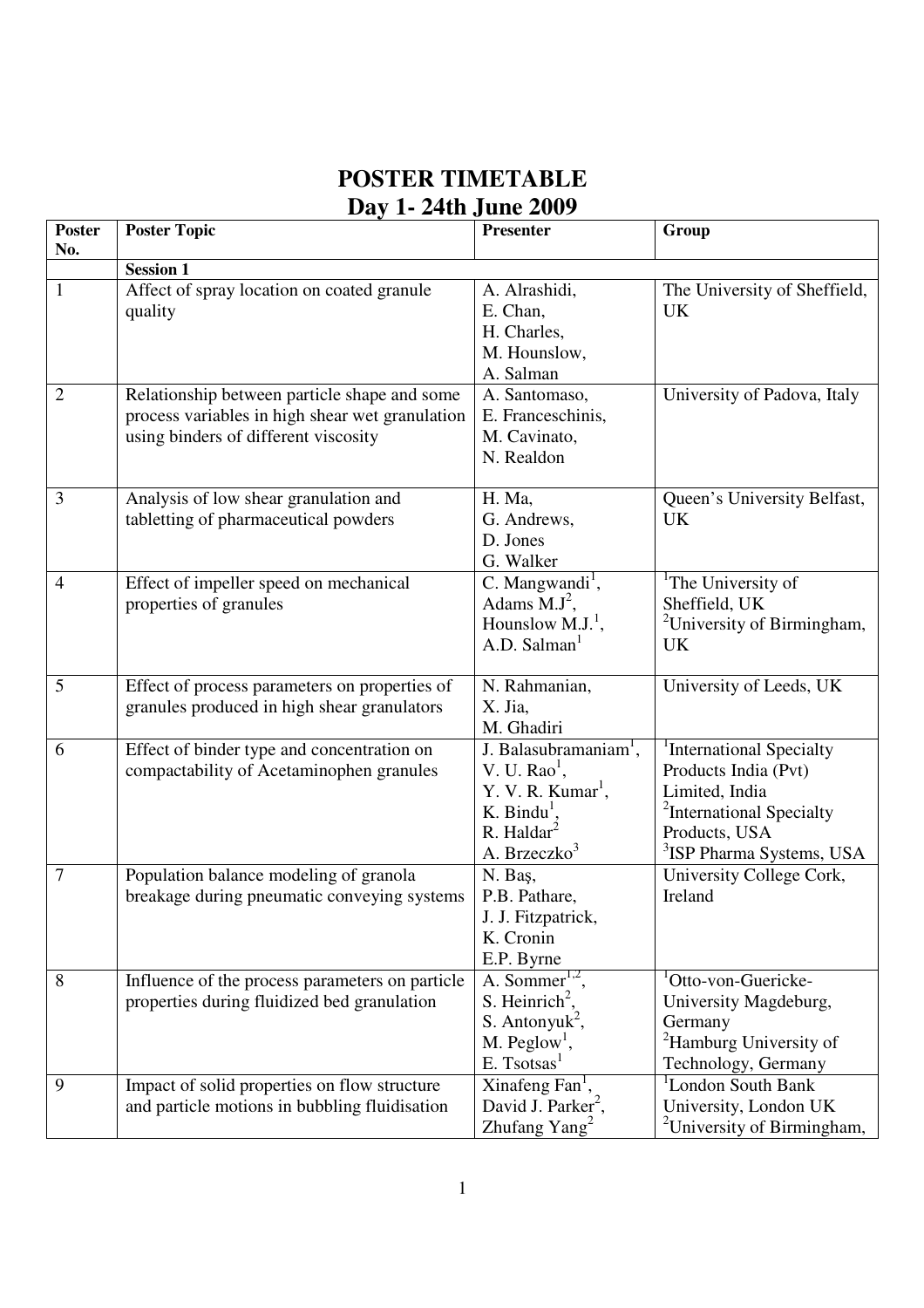|          |                                                                                                                                                                  |                                                                                                                                                                                                                 | <b>UK</b>                                                                                                                                       |
|----------|------------------------------------------------------------------------------------------------------------------------------------------------------------------|-----------------------------------------------------------------------------------------------------------------------------------------------------------------------------------------------------------------|-------------------------------------------------------------------------------------------------------------------------------------------------|
| 10       | Granulation of microcrystalline cellulose in<br>vibrofluidized bed                                                                                               | S. Costa,<br>V.A.S. Moris,<br>V. R. Pereira,<br>O.P. Taranto,<br>S.C.S. Rocha                                                                                                                                   | State University of<br>Campinas - UNICAMP,<br><b>Brazil</b>                                                                                     |
| 11       | Pressure drop fluctuations analyses during<br>microcrystalline cellulose in vibro and<br>modified fluidized beds                                                 | V.A.S. Moris,<br>R.L.G da Cunha,<br>C.B. Visnadi,<br>O.P. Taranto,<br>S.C.S.Rocha                                                                                                                               | State University of<br>Campinas - UNICAMP,<br><b>Brazil</b>                                                                                     |
| 12       | Agglomeration of soy protein isolate in a<br>pulsed-fluid bed                                                                                                    | G. C. Dacanal,<br>F.Z. Vissotto<br>F. C. Menegalli                                                                                                                                                              | State University of<br>Campinas - UNICAMP,<br><b>Brazil</b>                                                                                     |
| 13       | Construction of a quality index for granules<br>produced by fluid bed technology by<br>application of the correspondence analysis as a<br>discriminant procedure | T. Albuquerque <sup>1</sup> ,<br>V.H. $Dias2$ ,<br>N. Poellinger $3$<br>J.F. Pinto $2$                                                                                                                          | <sup>1</sup> Escola Superior de<br>Tecnologia, Portugal<br><sup>2</sup> Universidade de Lisboa,<br>Portugal<br><sup>3</sup> Glatt GmbH, Germany |
| 14       | Modelling of particle motion in a recirculatory<br>fluidised bed; prediction of process residence<br>times                                                       | $\overline{K}$ . Cronin <sup>1</sup> ,<br>S O Brien <sup>2</sup> ,<br>M. Catak <sup>1</sup><br>D. Tellez-Medina                                                                                                 | <sup>1</sup> University College Cork,<br>Ireland<br><sup>2</sup> University of Limerick,<br>Ireland                                             |
| 15       | SolidSim-Dynamics - A novel software for<br>the dynamic flowsheet simulation of solids<br>processes                                                              | M. Dosta,<br>S. Heinrich,<br>J. Werther,<br>C. Reimers,<br>M. Pogodda                                                                                                                                           | Hamburg University of<br>Technology, Germany                                                                                                    |
| 16       | Design of regime separated granulation                                                                                                                           | $H.N.$ Emady <sup>1</sup> ,<br>D. Kayrak-Talay <sup>1</sup> ,<br>W.C. Schwerin <sup>2</sup><br>$J.D.$ Litster <sup>1,2</sup>                                                                                    | <sup>1</sup> Purdue University, USA<br>$2$ UOP, USA                                                                                             |
| 17       | Effect of formulation hydrophobicity on drug<br>distribution in wet granulation                                                                                  | Thanh Nguyen,<br>Wei Shen,<br>Karen Hapgood                                                                                                                                                                     | Monash University,<br>Australia                                                                                                                 |
| 18<br>19 | Binder addition methods and binder<br>distribution<br>Breakage of drop nucleated granules in a                                                                   | J. Osborne <sup>1</sup> ,<br>$R.Sochon1$ ,<br>$J.Fu1$ ,<br>D. Dougherty <sup>2</sup> ,<br>$C.Gilmour2$ ,<br>J. Cartwright <sup>2</sup> ,<br>M. Hounslow <sup>1</sup><br>A.D. Salman <sup>1</sup><br>R.M. Smith, | <sup>1</sup> The University of<br>Sheffield, UK<br><sup>2</sup> GlaxoSmithKline, UK<br>The University of                                        |
|          |                                                                                                                                                                  |                                                                                                                                                                                                                 |                                                                                                                                                 |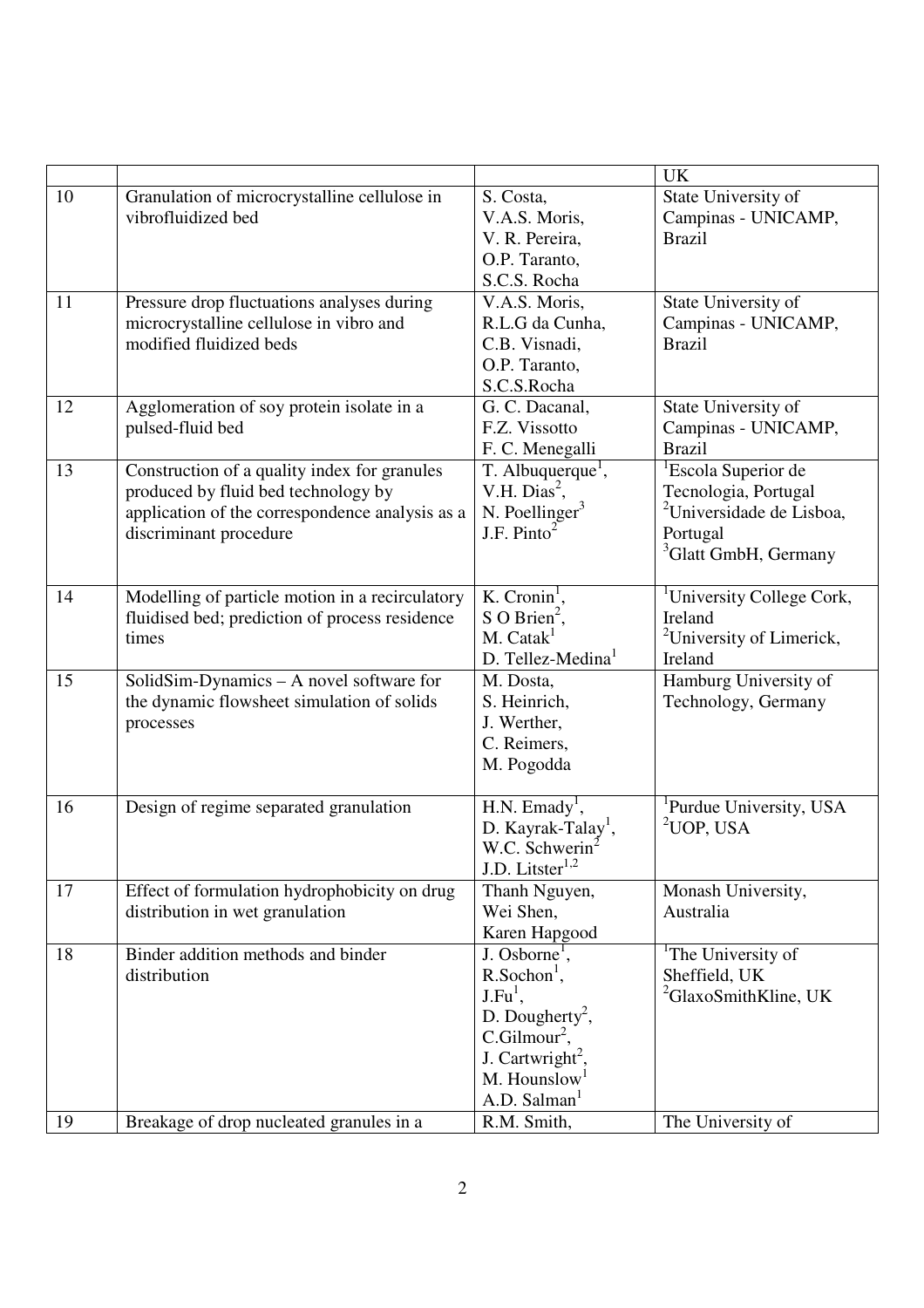|    | breakage only high shear mixer                                                                                    | J.D. Litster                                                                                                                                                               | Queensland, Australia                                                                                                                                                                                                                                                                         |
|----|-------------------------------------------------------------------------------------------------------------------|----------------------------------------------------------------------------------------------------------------------------------------------------------------------------|-----------------------------------------------------------------------------------------------------------------------------------------------------------------------------------------------------------------------------------------------------------------------------------------------|
| 20 | Producing hollow granules from hydrophobic<br>powders in                                                          | Nicky Eshtiaghi <sup>1</sup> ,<br>Benedicta Arhatari <sup>2</sup> ,                                                                                                        | <sup>1</sup> Monash University,<br>Australia                                                                                                                                                                                                                                                  |
|    | high-shear mixer granulators                                                                                      | Karen P. Hapgood <sup>1</sup>                                                                                                                                              | $2$ La Trobe University,<br>Australia                                                                                                                                                                                                                                                         |
| 21 | <b>Granulation of Food Powders: Unsteady</b><br><b>Granular Bed Velocities</b>                                    | Selassie K. Dorvlo <sup>1</sup> ,<br>Stefan Palzer <sup>2</sup> ,<br>Markus Hartmann <sup>3</sup> ,<br>Michael J. Hounslow <sup>1</sup><br>and Agba D. Salman <sup>1</sup> | <sup>1</sup> Department of Chemical<br>and Process Engineering,<br>University of Sheffield,<br>Mappin Street, S1 3JD, UK,<br>2Nestlé Research Centre,<br>PO Box 44, CH-1000,<br>Lausanne 26, Switzerland<br>3Nestlé Product<br>Technology Centre, Post<br>box: 671, 78221, Singen,<br>Germany |
| 22 | Rewetting effects and droplet motion in wet<br>granulation                                                        | T.H. Nguyen,<br>K. Hapgood<br>W. Shen                                                                                                                                      | Monash University,<br>Australia                                                                                                                                                                                                                                                               |
| 23 | Inline monitoring the effect of chemical<br>inhibitor on the calcium carbonate<br>precipitation and Agglomeration | W.N. Al Nasser <sup>1</sup> , F.<br>H. AL-Salhi <sup>2</sup> , M. J.<br>Hounslow <sup>1</sup> , and A. D.<br>Salman <sup>1</sup>                                           | Department of Chemical<br>and Process Engineering,<br>University of Sheffield,<br>Sheffield,<br><sup>2</sup> Saudi Aramco Company,<br>Dhahran 31311, Saudi<br>Arabia                                                                                                                          |
| 24 | Scaling rules for high shear granulation: a case<br>study for pharmaceutical granulation                          | D. Kayrak-Talay,<br>J.D. Litster                                                                                                                                           | Purdue University, USA                                                                                                                                                                                                                                                                        |
| 25 | Analysis of in-vitro drug dissolution from a<br>PCL melt extrusion process                                        | P. Douglas,<br>G. Andrews,<br>D. Jones<br>G. Walker                                                                                                                        | Queen's University Belfast,<br>UK.                                                                                                                                                                                                                                                            |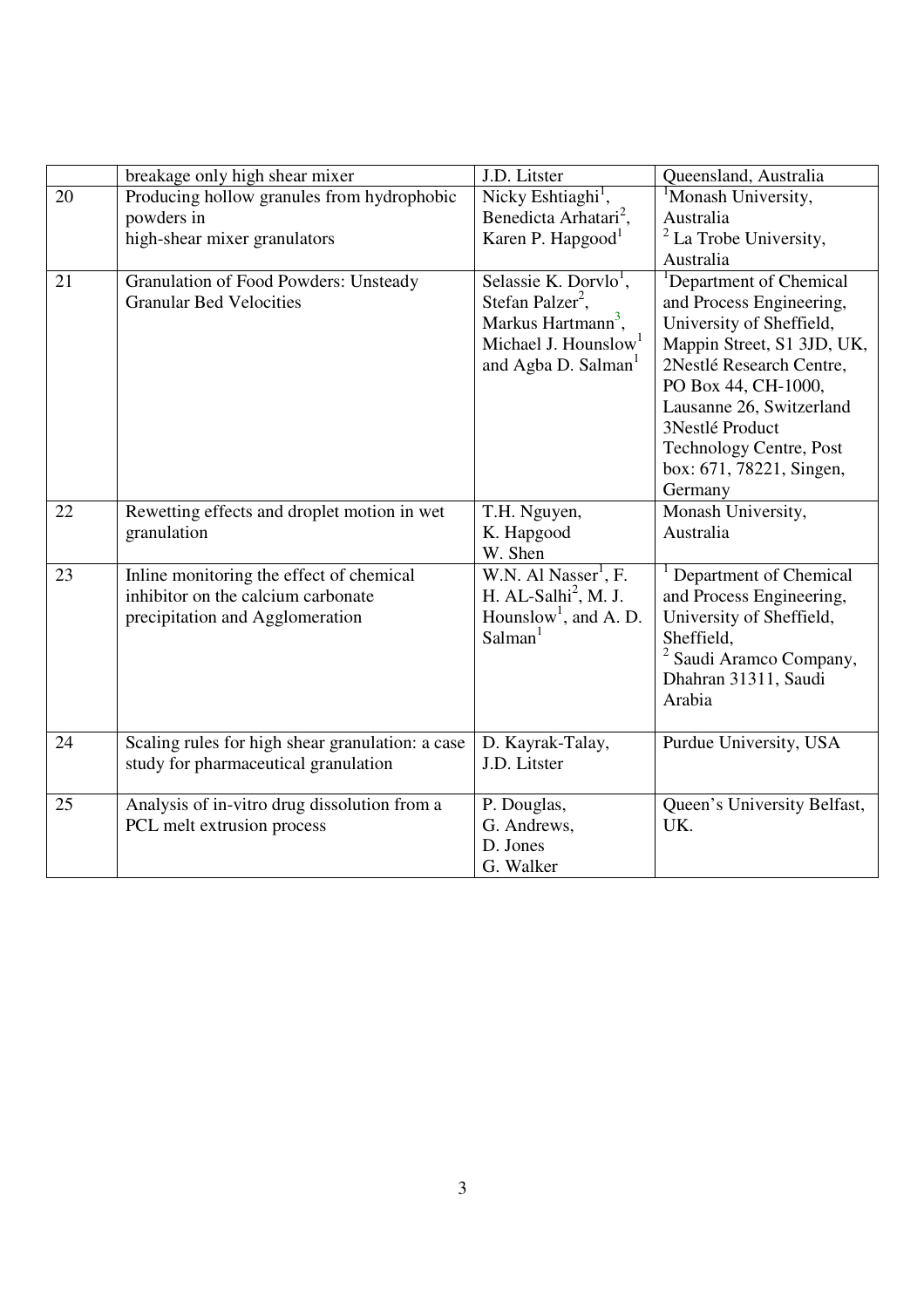| Day 2 - 25 <sup>th</sup> June 2009 |                                                                                                                     |                                                                                                                                                                                                                      |                                                                                                                                                         |  |
|------------------------------------|---------------------------------------------------------------------------------------------------------------------|----------------------------------------------------------------------------------------------------------------------------------------------------------------------------------------------------------------------|---------------------------------------------------------------------------------------------------------------------------------------------------------|--|
| 26                                 | Modelling particle size distribution and binder<br>liquid distribution in wet granulation by<br>population balance  | V. Falk,<br>N. Smirani,<br>E. Schaer,<br>N. Bardin-Monnier,<br>L. Marchal-Heussler                                                                                                                                   | Nancy-Université, France                                                                                                                                |  |
| 27                                 | Wet granulation in a laboratory scale high shear<br>mixer: Effect of chopper presence, design and<br>impeller speed | T. M. Chitu <sup>1</sup> ,<br>D. Oulahna <sup>1</sup> ,<br>M. Hemati <sup>2</sup>                                                                                                                                    | <sup>1</sup> RAPSODEE Research<br>Centre, Ecole des Mines<br>d'Albi-Carmaux, France<br><sup>2</sup> Laboratoires de Génie<br>Chimique, Toulouse, France |  |
| 28                                 | Optimisation of variable high shear mixer<br>conditions in a group design project                                   | A. Wieteska <sup>1</sup> ,<br>$M.$ Zargary <sup>1</sup> ,<br>W. Osley <sup>1</sup> ,<br>J. Cartwright <sup>2</sup> ,<br>D. Dougherty <sup>2</sup> ,<br>$T. Wood1$ ,<br>$J. Tyson1$ ,<br>J. $Fu1$ ,<br>M. J. $Pitt^1$ | <sup>1</sup> The University of<br>Sheffield, UK<br><sup>2</sup> GlaxoSmithKline, UK                                                                     |  |
| 29                                 | Why is granulation of pharmaceutical materials<br>in high shear mixer difficult?                                    | $\overline{J. Fu^1, C. M.}$<br>Gilmour <sup>2</sup> , M.<br>Hounslow <sup>1</sup> and A.D.<br>Salman <sup>1</sup>                                                                                                    | <sup>1</sup> The University of<br>Sheffield, UK<br><sup>2</sup> GlaxoSmithKline, UK                                                                     |  |
| 30                                 | New strategies for scaling up of high shear<br>granulation processes                                                | J. $Fu1$ ,<br>E. L. Chan <sup>1</sup><br>C. M. Gilmour <sup>2</sup>                                                                                                                                                  | <sup>1</sup> The University of<br>Sheffield, UK<br><sup>2</sup> GlaxoSmithKline, UK                                                                     |  |
| 31                                 | Estimation of water amount required for<br>granulation of pharmaceutical materials                                  | $J. \overline{Fu}$<br>C. M. Gilmour <sup>2</sup><br>M. Hounslow $1$<br>A.D. Salman <sup>1</sup>                                                                                                                      | <sup>1</sup> The University of<br>Sheffield, UK<br><sup>2</sup> GlaxoSmithKline, UK                                                                     |  |
| 32                                 | Characterisation and measurement of impeller<br>stress in high shear granulation                                    | J. $Fu1$ ,<br>E. L. $Chan1$ ,<br>C. M. Gilmour <sup>2</sup> ,<br>M. Hounslow <sup>1</sup><br>A.D. Salman <sup>1</sup>                                                                                                | <sup>1</sup> The University of<br>Sheffield, UK<br>${}^{2}$ GlaxoSmithKline, UK                                                                         |  |
| 33                                 | Effect of nucleation mechanism on granule<br>properties in fluidised hot melt granulation                           | L. Shu,<br>H.Zhai,<br>G. Andrews,                                                                                                                                                                                    | Queen's University Belfast,<br><b>UK</b>                                                                                                                |  |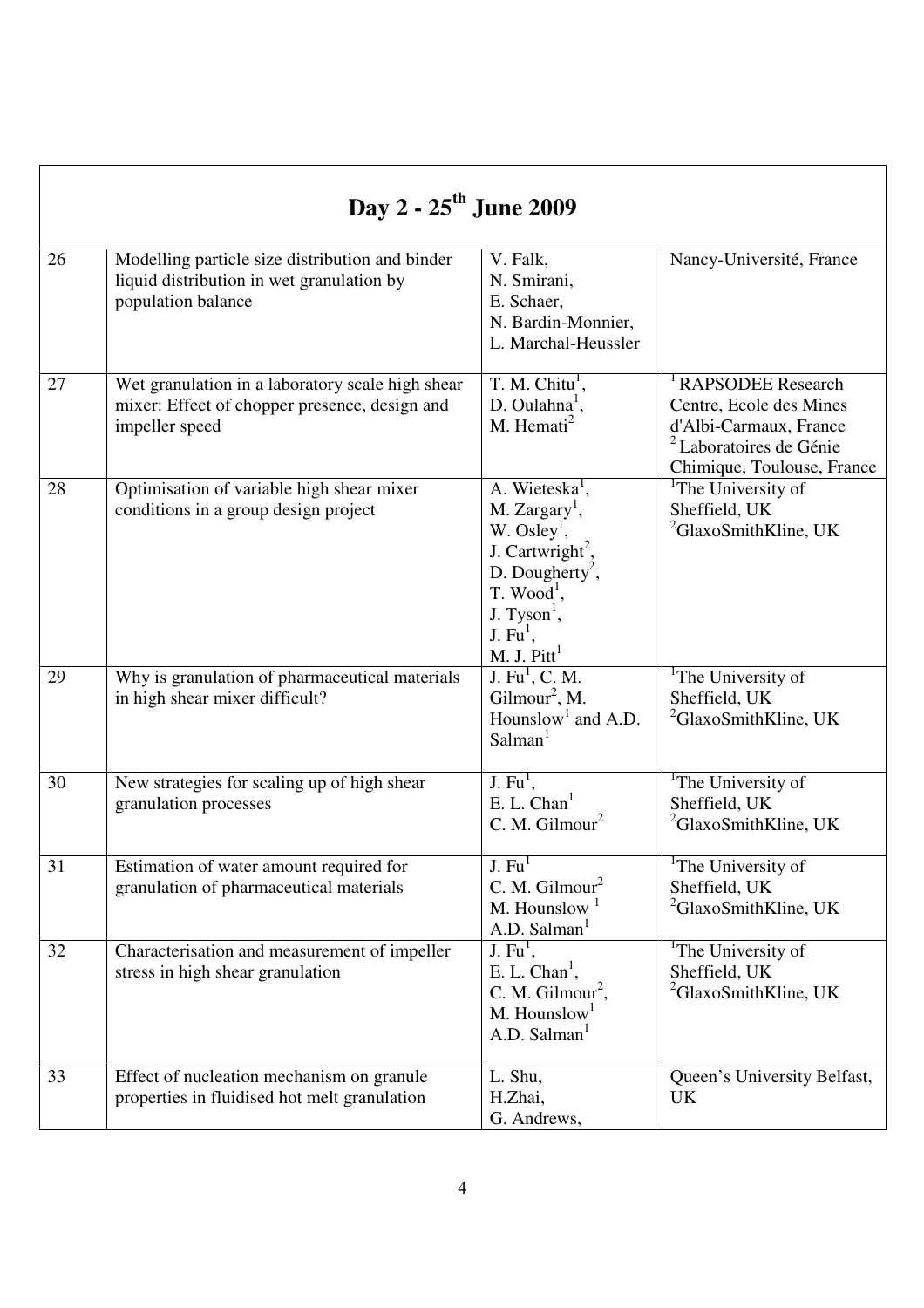|    |                                                                                                                                       | D. Jones                                                                                                                                                                                               |                                                                                                                                                                                                                     |
|----|---------------------------------------------------------------------------------------------------------------------------------------|--------------------------------------------------------------------------------------------------------------------------------------------------------------------------------------------------------|---------------------------------------------------------------------------------------------------------------------------------------------------------------------------------------------------------------------|
|    |                                                                                                                                       | G. Walker                                                                                                                                                                                              |                                                                                                                                                                                                                     |
| 34 | He Microscopic Evaluation of the Effect of<br>Fluidization and Compaction on Binderless<br>Granulation in Pressure Swing Fluidization | Noor F. Abu Bakar <sup>1,</sup><br><sup>2,</sup> , Ryouhei Anzai <sup>1</sup> ,<br>Amit Suri <sup>1</sup> ,<br>Masayuki Horio <sup>1</sup>                                                             | <sup>1</sup> Tokyo University of<br>Agriculture and<br>Technology, Tokyo, Japan<br><sup>2</sup> Universiti Teknologi Shah<br>Alam, Malaysia                                                                         |
| 35 | Residence time distribution in fluidised beds<br>using non-intrusive optical<br>measuring techniques                                  | $M.$ Börner <sup>1</sup> ,<br>$M.$ Peglow <sup>1</sup> ,<br>$M.S.v.Buijtenen2$ ,<br>N.G. Deen <sup>2</sup> ,<br>E. Tsotsas <sup>1</sup> ,<br>J.A.M. Kuipers <sup>2</sup> ,<br>S. Heinrich <sup>3</sup> | $1$ Otto-von-Guericke-<br>University Magdeburg,<br>Germany<br>$2$ University of Twente,<br>Enschede, The Netherlands<br>$3$ Technical University<br>Hamburg-Harburg,<br>Germany                                     |
| 36 | Fiber-optical inline measurements of particle<br>size distributions in fluidized bed processes                                        | C. Fischer,<br>M. Peglow,<br>E. Tsotsas                                                                                                                                                                | Otto-von-Guericke-<br>University Magdeburg,<br>Germany                                                                                                                                                              |
| 37 | A bed-state oriented, new data acquisition<br>method of fluidized bed granulation                                                     | Z. Bézy <sup>T</sup> ,<br>M. Virágh <sup>1</sup> ,<br>T. Nagy <sup>1</sup> ,<br>T. Meszéna <sup>2</sup> ,<br>M. $Varga^3$ ,<br>S. Balogh <sup>3</sup> ,<br>$B.$ Csukás $3$                             | <sup>1</sup> Gedeon Richter Plc,<br>Hungary<br><sup>2</sup> Budapest University of<br>Technology and Economics,<br>Hungary<br><sup>3</sup> Kaposvar University,<br>Department of Information<br>Technology, Hungary |
| 38 | Bed-state diagram based scale-up of fluidized<br>bed granulation                                                                      | M. Varga <sup>1</sup> ,<br>$S.$ Balogh <sup>1</sup> ,<br>$B.$ Csukás <sup>1</sup> ,<br>$Z. Bézy2$ ,<br>M. Virágh <sup>2</sup> ,<br>T. Nagy <sup>2</sup>                                                | <sup>1</sup> Kaposvar University,<br>Hungary<br><sup>2</sup> Gedeon Richter Plc,<br>Hungary                                                                                                                         |
| 39 | Effects of process geometry on the extrusion-<br>spheronisation of pharmaceutical pastes                                              | M. Zhang,<br>S.L. Rough,<br>C. Seiler <sup>2</sup> ,<br>R. Ward <sup>2</sup><br>D.I. Wilson                                                                                                            | Department of Chemical<br>Engineering $&$<br>Biotechnology, Cambridge,<br><b>UK</b><br><sup>2</sup> Merck Sharp & Dohme<br>Devlab, UK                                                                               |
| 40 | Predicting granule mean diameter during<br>fluidized bed granulation using acoustic<br>emission technique                             | Sami Poutiainen,<br>Sanni Matero,<br>Tatu Hämäläinen,<br>Jari Leskinen,<br>Jarkko Ketolainen                                                                                                           | University of Kuopio,<br>Kuopio, Finland,                                                                                                                                                                           |
| 41 | Rheological measurement methods to predict<br>material properties of fat based coating materials                                      | $C.$ Grabsch <sup>1</sup> ,<br>$S.$ Grüner <sup>2</sup> ,                                                                                                                                              | TU Muenchen, Germany<br>${}^{2}$ Raps Forschungszentrum,                                                                                                                                                            |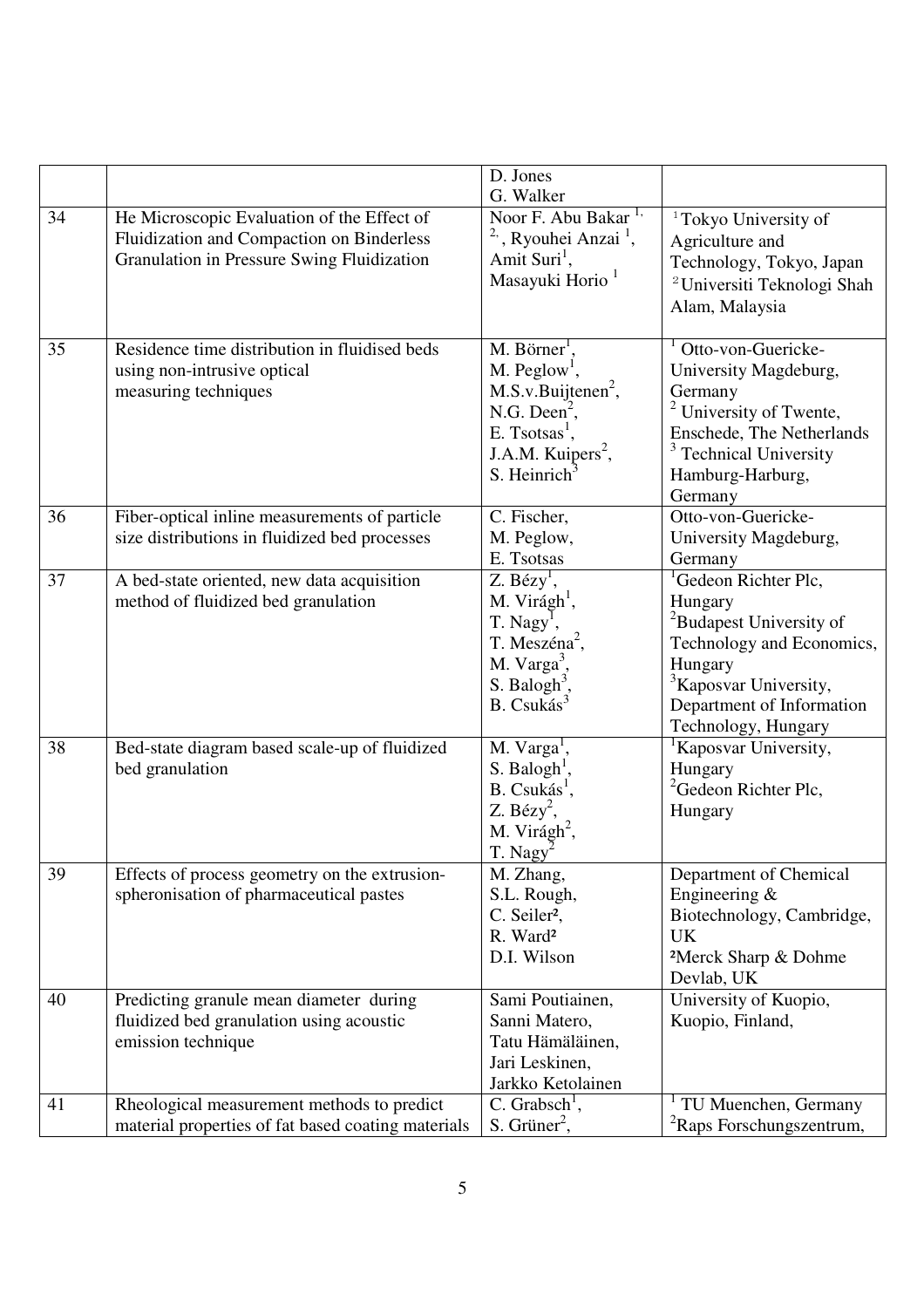|    |                                                                                                         | F. Otto <sup>2</sup><br>K. Sommer $1$                                                                                                                                  | Germany                                                                                                                                                                                                                                               |
|----|---------------------------------------------------------------------------------------------------------|------------------------------------------------------------------------------------------------------------------------------------------------------------------------|-------------------------------------------------------------------------------------------------------------------------------------------------------------------------------------------------------------------------------------------------------|
| 42 | Control of the agglomeration process in high<br>shear mixer                                             | Erik Marcussen                                                                                                                                                         | Novozymes A/S, Denmark                                                                                                                                                                                                                                |
| 43 | Multidimensional population balance modeling<br>for a coating granulation process                       | J. Li, B. Freireich,<br>C. Wassgren,<br>J. Litster                                                                                                                     | Purdue University, West<br>Lafayette, USA                                                                                                                                                                                                             |
| 44 | Wheat flour reactivity and agglomeration<br>process: influence on growth and texture of<br>agglomerates | $M.$ Saad <sup>1</sup> ,<br>$E.$ Rondet <sup>1</sup> ,<br>T. Ruiz <sup>2</sup> ,<br>B. Cuq <sup>1</sup>                                                                | <sup>1</sup> UMR Ingénierie des<br>Agropolymères et<br>Technologies émergentes<br>(IATE), France.<br><sup>2</sup> Université Montpellier II,<br>France                                                                                                |
| 45 | The Variability of Pharmaceutical Granulation                                                           | Robert P.J. Sochon <sup>1</sup> ,<br>Simeone $Zomer2$ ,<br>James J. Cartwright <sup>2</sup> ,<br>Michael. J.<br>Hounslow <sup>1</sup> . Agba D.<br>Salman <sup>1</sup> | <sup>1</sup> The University of<br>Sheffield, UK<br><sup>2</sup> GlaxoSmithKline, UK                                                                                                                                                                   |
| 46 | Spray-coating of pharmaceutical fine particles by<br>miniature spouted-bed process                      | Hideki Ichikawa <sup>1</sup> ,<br>Masaaki Kadota <sup>1</sup> ,<br>Yoshifumi Osako <sup>2</sup><br>Yoshinobu Fukumori <sup>1</sup>                                     | <sup>1</sup> Kobe Gakuin University,<br>Japan<br><sup>2</sup> Research Department, Fuji<br>Paudal Co. Ltd, Osaka,<br>Japan                                                                                                                            |
| 47 | Multi-scale modeling of particle flows in<br>granulators                                                | B. Freireich <sup>1</sup> , J. $Li^2$ , J.<br>Litster <sup>2,3</sup> , and C.<br>Wassgren <sup>1,3</sup>                                                               | <sup>1</sup> School of Mechanical<br>Engineering, Purdue<br>University, USA<br><sup>2</sup> School of Chemical<br>Engineering, Purdue<br>University, USA<br><sup>3</sup> Department of Industrial<br>and Physical Pharmacy,<br>Purdue University, USA |
| 48 | Influence of Electronic Anti Fouling on<br><b>Agglomeration of Calcium Carbonate</b>                    | W. N. Al Nasser <sup>1</sup> , A.<br>H. AL Ruwaie <sup>2</sup> , M. J.<br>Hounslow <sup>1</sup> and A. D.<br>Salman <sup>1</sup>                                       | 1. Department of Chemical<br>and Process Engineering,<br>University of Sheffield,<br>Mappin Street, Sheffield-<br>S1 3JD,<br>waleed.nasser@aramco.com<br>2. Saudi Aramco Company,<br>Dhahran 31311, Saudi<br>Arabia.                                  |
| 49 | Textural analysis of acrylic polymer-based<br>pellets using SEM images                                  | Livia C. Sa-Barreto,<br>Carmen Alvarez-                                                                                                                                | Departamento de Farmacia,<br>Tecnologia Farmaceutica,                                                                                                                                                                                                 |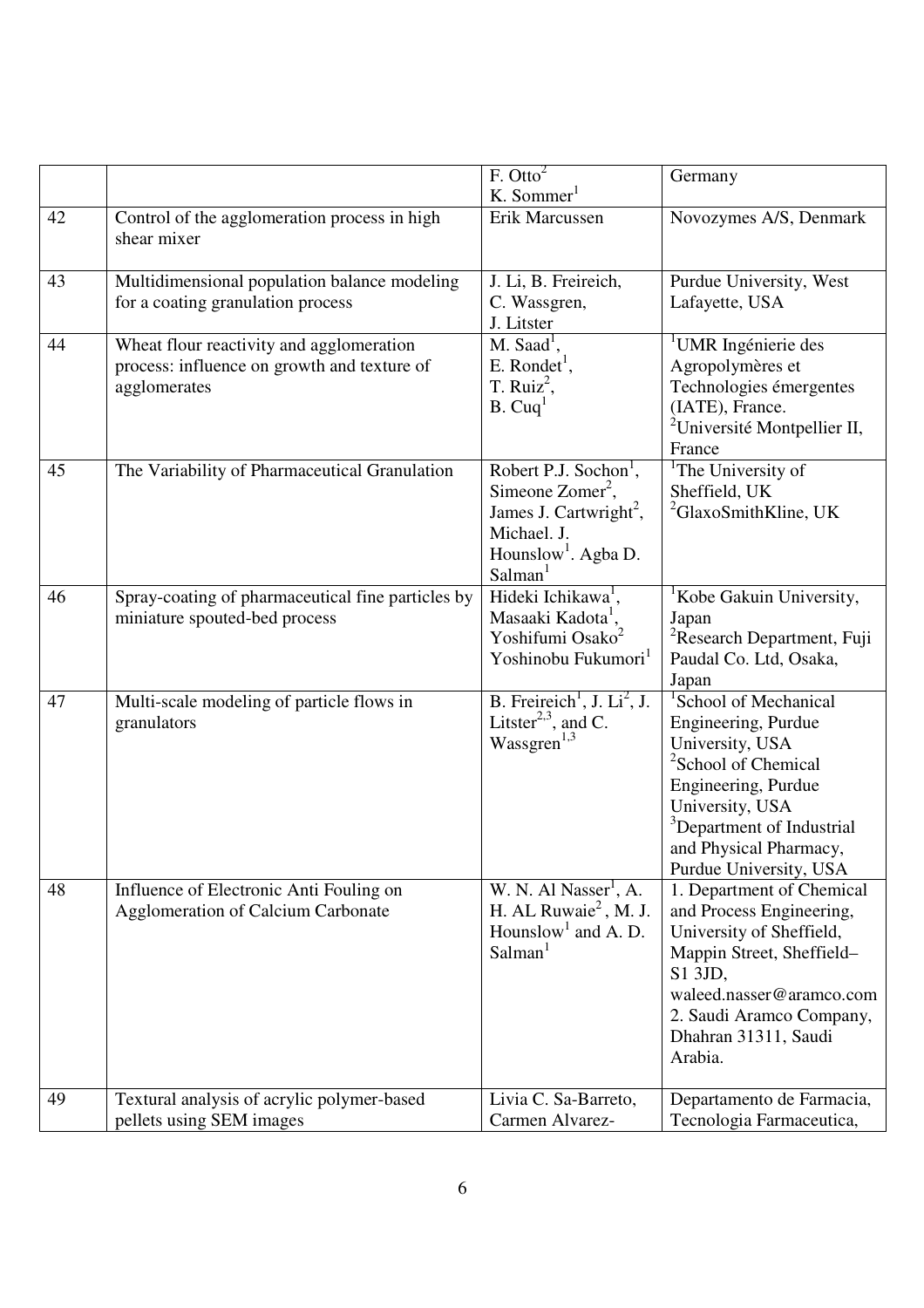|    |                                                                                             | Lorenzo, Angel<br>Concheiro, Ramon<br>Martinez-Pacheco and<br>Jose L. Gomez-<br>Amoza                | Facultad de Farmacia,<br>Universidad de Santiago de<br>Compostela, Spain                                                                                       |
|----|---------------------------------------------------------------------------------------------|------------------------------------------------------------------------------------------------------|----------------------------------------------------------------------------------------------------------------------------------------------------------------|
| 50 | Studies on the Physical Properties of<br>Biodegradable Films for Detergent<br>Encapsulation | G.R.J. Lewis <sup>1</sup> ,<br>G. Andrews <sup>2</sup> ,<br>T.R.A. Magee<br>G.M. Walker <sup>1</sup> | <sup>1</sup> School of Chemistry and<br>Chemical Engineering,<br>Queen's University Belfast,<br><sup>2</sup> School of Pharmacy,<br>Queen's University Belfast |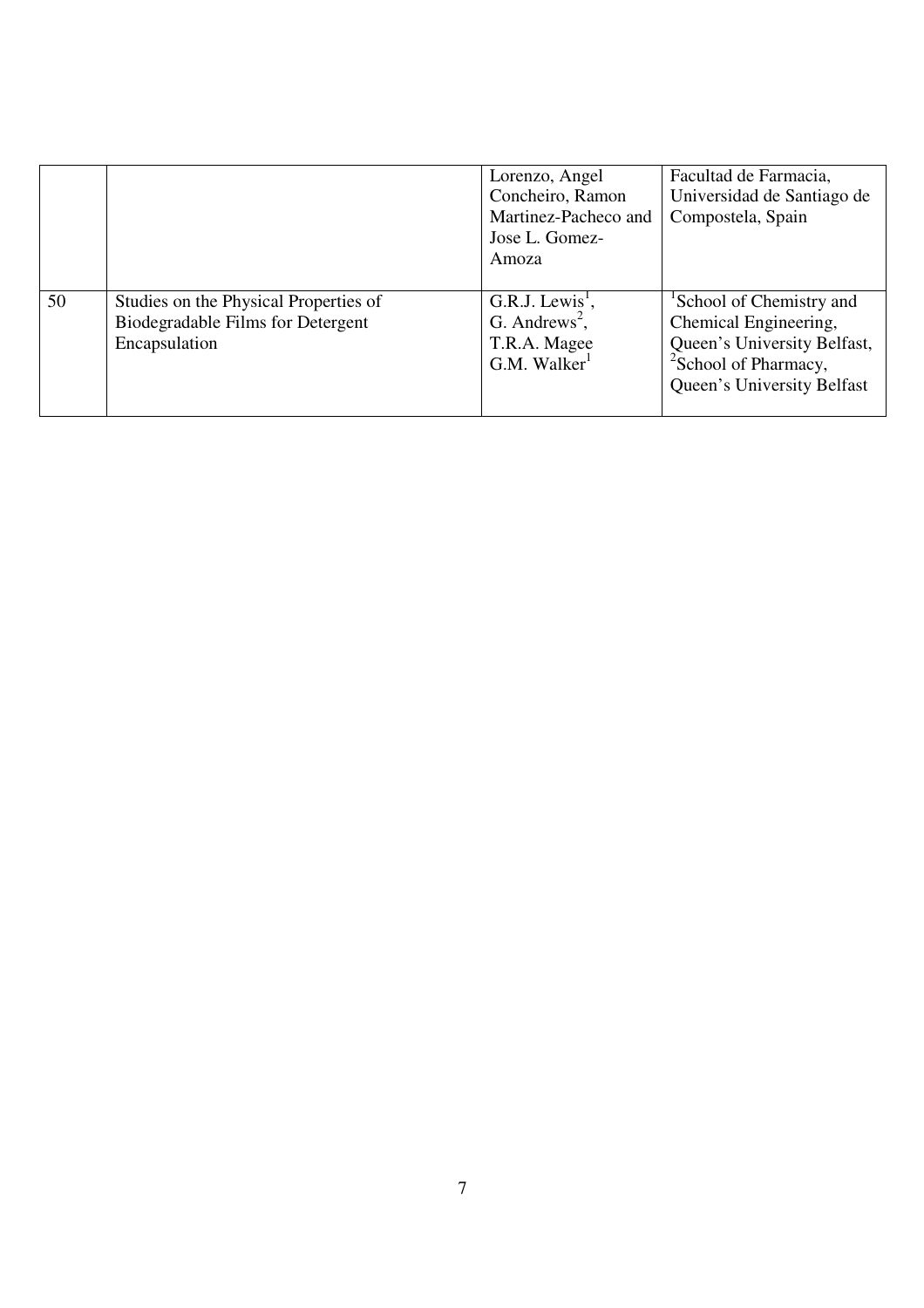| Day 3 - 26 <sup>th</sup> June 2009 |                                                                                                                                |                                                                                                                                  |                                                                                                                                                         |  |  |
|------------------------------------|--------------------------------------------------------------------------------------------------------------------------------|----------------------------------------------------------------------------------------------------------------------------------|---------------------------------------------------------------------------------------------------------------------------------------------------------|--|--|
|                                    | <b>Session 3</b>                                                                                                               |                                                                                                                                  |                                                                                                                                                         |  |  |
| 51                                 | The phenomena of liquid marble formation using<br>hydrophobic and super-hydrophobic powders                                    | P. McEleney,<br>I.A. Larmour,<br>S.E.J. Bell<br>G. Walker                                                                        | Queen's University<br>Belfast, UK                                                                                                                       |  |  |
| 52                                 | Particle-gas mass transfer in a spouted bed with<br>controllable air inlet                                                     | T. Hoffmann <sup>1</sup> , A.<br>Hailu <sup>1</sup> , M. Peglow <sup>1</sup> , E.<br>Tsotsas <sup>1</sup> , M.Jacob <sup>2</sup> | Otto-von-Guericke-<br>University<br>Magdeburg, Germany<br><sup>2</sup> Glatt Engineering<br>GmbH, Germany                                               |  |  |
| 53                                 | Texturation of a bulk bed of wet agglomerates under<br>vertical vibrations                                                     | E. Rondet,<br>T. Ruiz,<br>M. Delalonde,<br>J.P. Desfours                                                                         | Université<br>Montpellier, France                                                                                                                       |  |  |
| 54                                 | Stability of sub micron grinded food products                                                                                  | S.L.A. Hennart <sup>1,2</sup> ,<br>W.J. Wildeboer <sup>1</sup> ,<br>P. van $Hee1$<br>G.M.H. Meesters <sup>1,2</sup>              | <sup>1</sup> DSM Food<br>Specialties, The<br>Netherlands<br><sup>2</sup> Technical University<br>Delft, The<br>Netherlands                              |  |  |
| 55                                 | <b>Collision Behaviour of Dominant-Plastic Food</b><br>Granules                                                                | L. Fries <sup>1</sup> ,<br>S. Antonyuk <sup>1</sup> ,<br>S. Heinrich <sup>1</sup> ,<br>S. Palzer <sup>2</sup>                    | <sup>1</sup> Hamburg University<br>of Technology,<br>Germany<br><sup>2</sup> Nestlé Research<br>Centre Lausanne,<br>Vers-Chez-Les-Blanc,<br>Switzerland |  |  |
| 56                                 | Study of the process parameters and the influence of<br>sugar size in the agglomeration with steam of cocoa<br>beverage powder | F.Z.Vissotto,<br>G.C. Dacanal,<br>M.I.Rodrigues,<br>F.C.Menegalli                                                                | University of<br>Campinas, Brazil                                                                                                                       |  |  |
| 57                                 | Application of low-substituted hydroxypropyl<br>cellulose (L-HPC) to dry granulation                                           | N. Maruyama<br>S. Obara                                                                                                          | Shin-Etsu Chemical<br>Co., Ltd., Japan                                                                                                                  |  |  |
| 58                                 | Evaluation of process analytical technologies for on-<br>line particle size measurement                                        | Daniel Shearer <sup>1</sup> , Barry<br>Crean <sup>2</sup> and James<br>Kraunsoe <sup>2</sup>                                     | Loughborough<br>University, UK<br><sup>2</sup> AstraZeneca R&D<br>Charnwood, UK                                                                         |  |  |
| 59                                 | Effects of process variables on kinetics of fluidized<br>bed granulation of lactose                                            | S. Movahedirad                                                                                                                   | Sharif University of<br>technology, Tehran,<br>Iran                                                                                                     |  |  |
| 60                                 | Recrystallization of naphthalene from toluene using<br>antisolvent $CO2$                                                       | Ebrahim Nemati Lay                                                                                                               | Univeristy of Kashan,<br>Iran                                                                                                                           |  |  |
| 61                                 | A new approach to the granulation of cyclodextrin                                                                              | N.P. Silva Jr. <sup>1</sup> ,                                                                                                    | <sup>1</sup> São Paulo State                                                                                                                            |  |  |